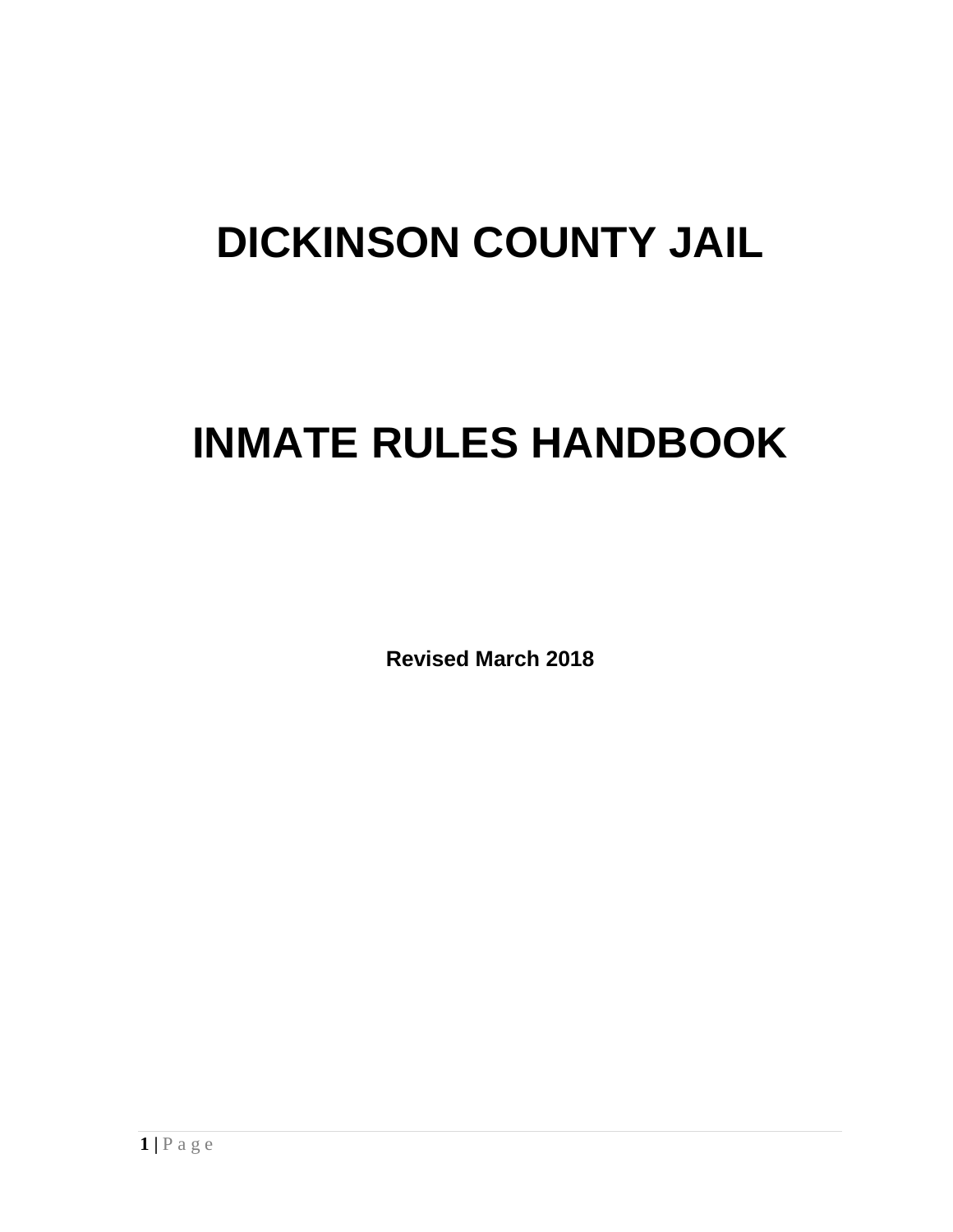#### **Inmate Rules Handbook**

All inmates entering the Dickinson County Jail shall read and become familiar with the Inmate Rules Handbook. Inmates are responsible for adhering to all the rules herein, while they are incarcerated. Handbooks are located in each cell and available (24) hours a day. The handbook shall not be damaged.

This handbook has been prepared for the benefit of the inmate. The inmates should read it so that they are aware of what rules they must obey and what jail services are available to them. The handbook is a basic guide and is not intended to cover all rules and regulations of the jail.

Failure to read this handbook is not a defense for non-compliance with the contents herein.

#### **Guideline**

The charges pending against an inmate are not of concern to the staff of the Dickinson County Jail. The staff has no desire to discuss an inmate's case. That is a matter between the inmate, their lawyer, and the courts. An inmate's stay at the jail will pass without consequence if they act in accordance with the jail rules.

#### **Control**

The operation and control of the Dickinson County Jail is the sole responsibility of the jail staff. No inmate shall be found to have authority or disciplinary control over other inmates.

# **Obedience to Staff**

The jail staff is in control of this facility at all times. Inmates shall follow instructions given by the staff. Failure to do so will result in disciplinary action against the inmate.

#### **Warning**

Inmates are to be advised that anything they say or do while incarcerated in jail can be used against them. They have no right to privacy in this regard. This does not apply to an inmate's meetings with their legal counsel. Inmates should also be aware that they and the premises they occupy are subject to search at random. Jail staff shall conduct random searches without notice. Inmates shall not be allowed in their cells at the time of search.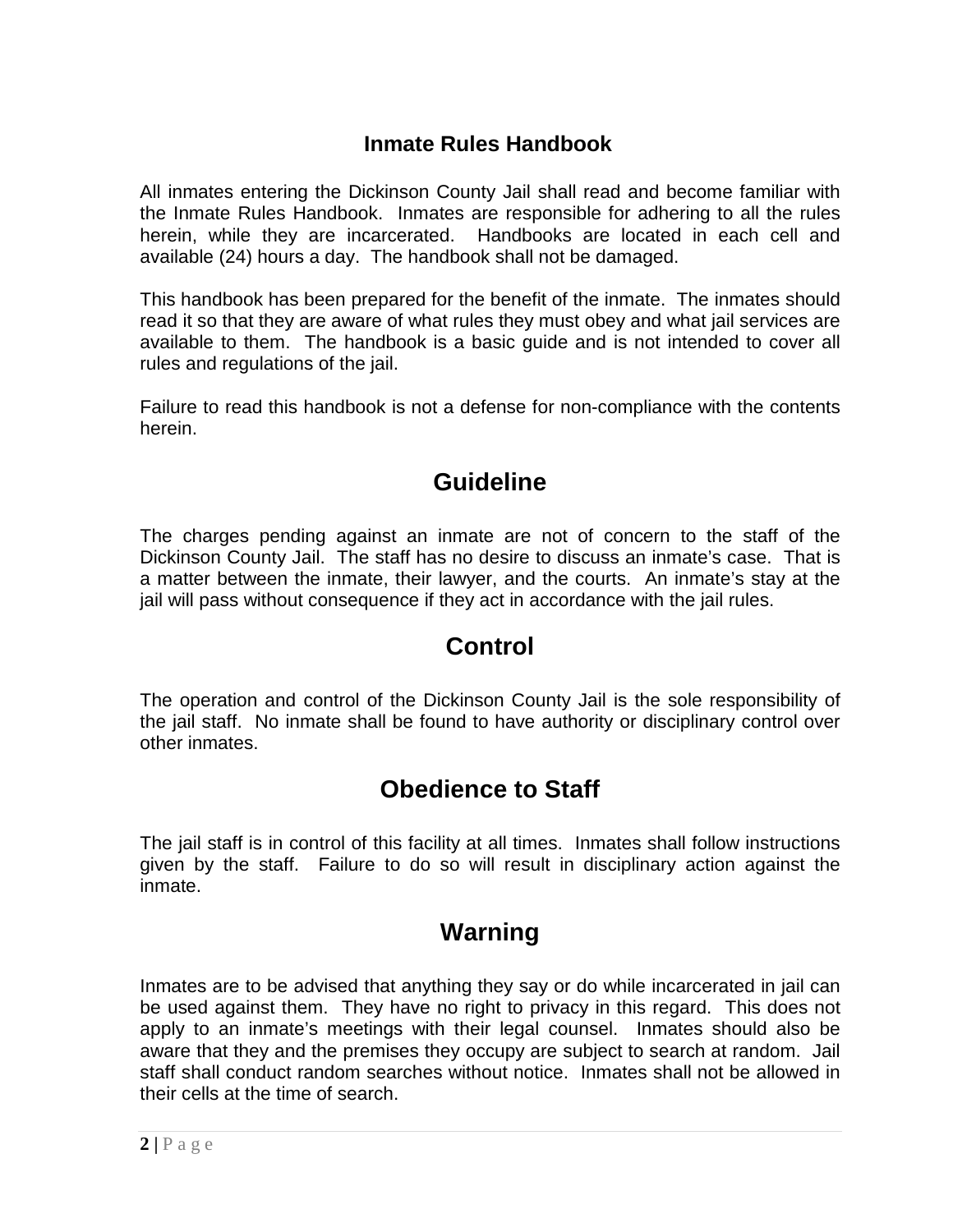# **Fire Precautions**

In the event of a fire, inmates are instructed to advise the jail officer on duty of the situation. They then shall follow all instructions or directions given to them by the jail staff. The staff is trained in how to handle these situations.

The use of lighters, matches, or other fire producing devices, is prohibited inside the Dickinson County Jail.

#### **Issued Inmate Property**

The inmate is responsible for each item of property issued to them by jail staff. Destruction or loss of property may result in replacement costs being furnished by the inmate or in some cases, a criminal charge being filed against the inmate.

## **Personal Property**

All personal property including, but not limited to, money, jewelry, and clothing that was in the possession of the inmate at the time of booking into this facility, shall be inventoried and stored by the jail staff. The items will be returned to the inmate upon their release or transfer to another facility.

#### **Authorized Inmate Possessions**

- 5 personal photographs with no backing (Polaroid and sexually explicit photos are not acceptable)
- Legal papers reasonable amount to be determined by staff
- Prescription eyeglasses, hearing aids, and dentures
- 1 pair of contact lenses
	- o 1 contact case
	- o 1 contact solution
- 1 Bible
- 2 jail approved books
- Jail issued bed linen
	- o 1 sheet
	- o 1 mat
	- o 1 pillow case
	- o 1 blanket, 2 blankets in winter months
- Jail issued clothing
	- o 1 uniform top
	- o 1 uniform pair of pants
	- o 1 pair of socks
	- o 1 pair of underwear
	- o 1 T-shirt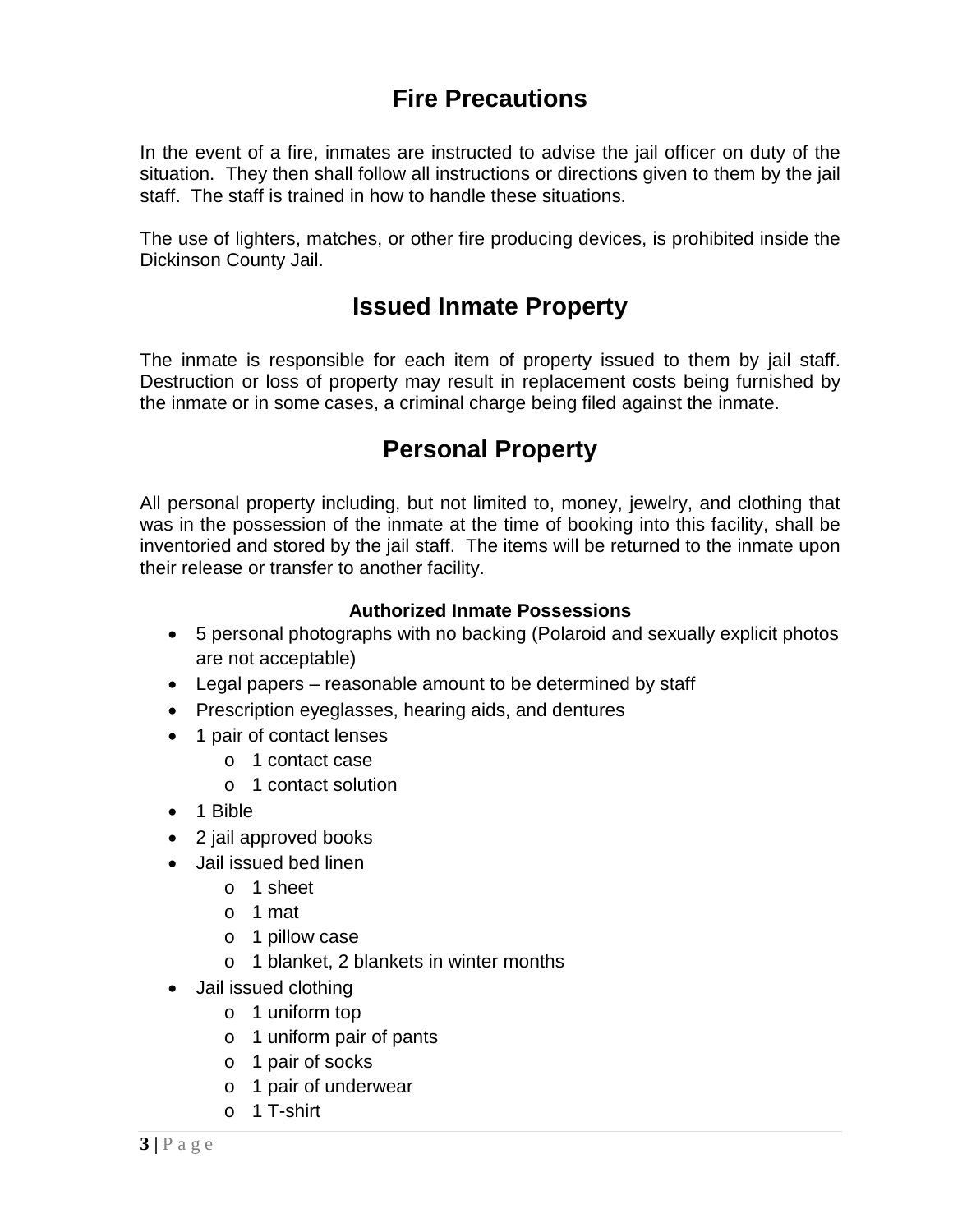- o 1 pair of jail issued sandals
- o Female inmates: 1 sports bra
- Jail issued personal hygiene items
	- o 1 deodorant (solid or roll-on type only, no aerosol)
	- o 1 tube tooth paste
	- o 1 toothbrush
	- o 1 comb
	- o 2 hair ties (no metal connections)
	- o Jail issue body wash is provided per cell
- 1 towel
- 1 wash cloth
- 1 jail issued ink pen
- 3 envelopes
- Personal letters reasonable amount to be determined by staff
- Consumable commissary items reasonable amount to be determined by staff
- 1 coffee cup purchased on commissary
- 1 solo cup purchased on commissary

#### **WITHOUT EXCEPTION, NO PERSONAL CLOTHING OR HYGIENE PRODUCTS ARE ALLOWED IN THE CELLS.**

The jail will not accept items for inmates scheduled to be transported to an institution. It is the sole responsibility of the inmate to make arrangements for their personal property to be picked up prior to transfer; and a written release to property shall be provided to the jail staff in that regard. If an inmate fails to make said arrangements, all property left at the jail for a period of 60 days shall be disposed of.

If an inmate is unable to post bond, or is denied bond, all money in their possession shall be placed into the inmate commissary account. The balance of the inmate's account is provided to them upon release from this facility. Money may be left for the inmates between the hours of (M-F 8:00am and 4:30pm) unless approved by administration. Only cash will be accepted. Money may not be transferred from one account to another.

An inmate may release all or part of their property or money from their account to persons or agencies outside of the jail facility by presenting the jail staff with a written request stating the amount to be released and the reason for the request. At no time will an inmate be allowed to release property or money to another inmate.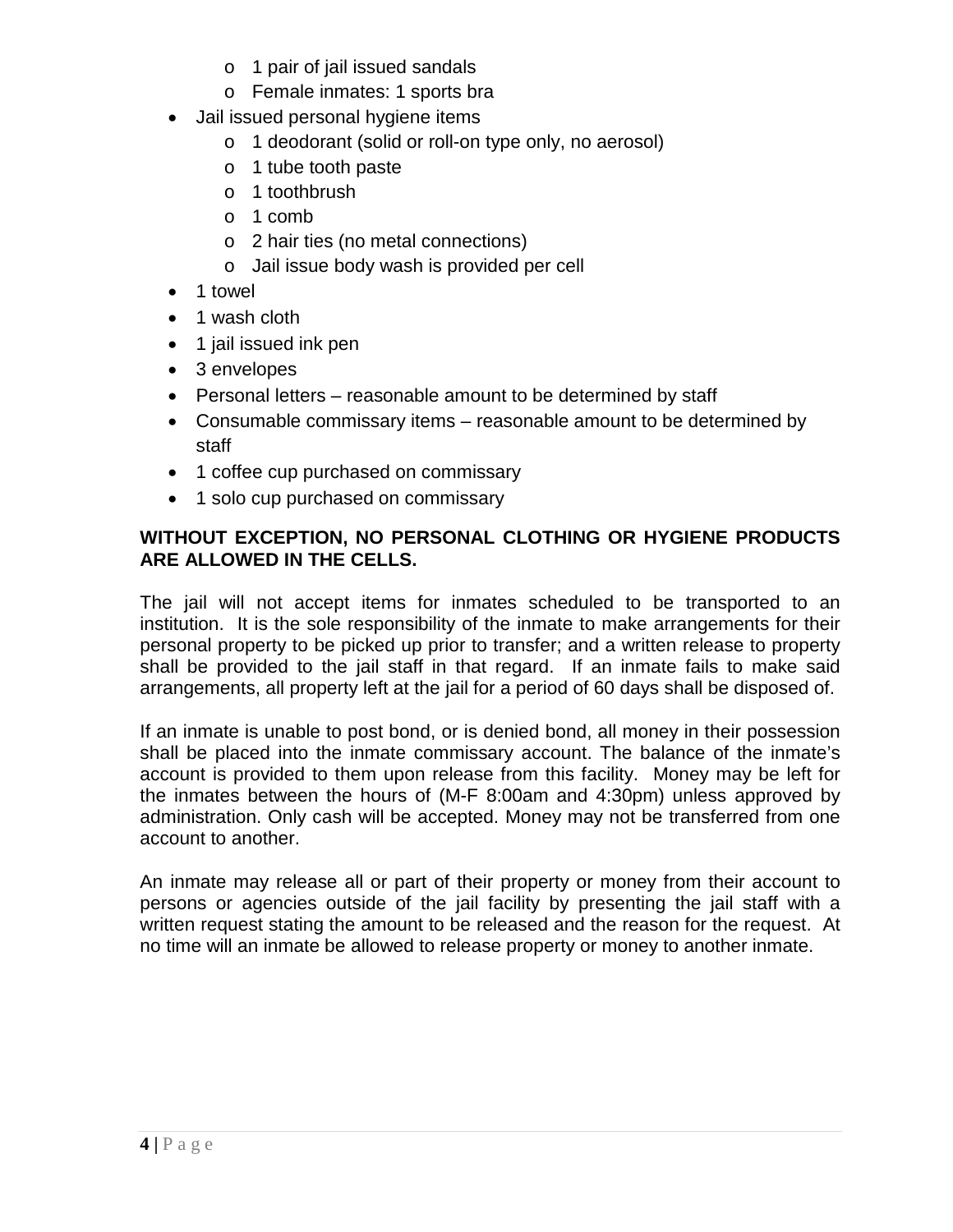# **Contraband**

Contraband is anything in your possession prohibited by the policies, procedures, rules, and regulations of the Dickinson County Jail. You are prohibited from having in your possession, or under your control, items that are not:

- 1. Issued to you by the Dickinson County Jail staff.
- 2. Purchased by you through commissary.
- 3. Authorized by the Dickinson County Jail Administrator or his designee.
- 4. In their original condition. Modifying or altering any item, whether issued or purchased, is not permitted.

# **Personal Property of Inmates Sentenced to Oakdale**

Inmates, who have received a sentence to be served in the custody of the department of corrections, may take only a limited amount of personal items with them to Oakdale. Oakdale will only accept the following property:

- Pictures (no Polaroid type)
- Watches valued under \$50.00
- Plain wedding bands no gemstones
- Necklace with religious medallion
- Medical alert bracelet/necklace
- Bible
- Address book
- Legal papers

# **Cleanliness and Upkeep of Cells**

Cleanliness is mandatory and is the obligation of each inmate to keep the cell and his/her person clean and orderly at all times. Any inmate not conforming to these rules will be subject to disciplinary action.

- Cleaning supplies will be provided to inmates on a regularly scheduled cleaning days.
- Failure to participate in the cleaning detail will result in suspension of privileges.
- The walls, floors, ceilings, toilets, sink and showers shall be kept clean.
- For the purpose of cleaning ONLY, inmates may wear disposable gloves. These gloves shall be worn in the presence of staff and returned to staff immediately following the cleaning detail.
- Bunks will be kept neat and orderly at all times.
- No drink, food, or food containers shall be kept in the cell, unless purchased from the inmate's commissary account.
- All food from daily meals must be eaten or discarded (1) hour after the evening meal, **no exceptions**.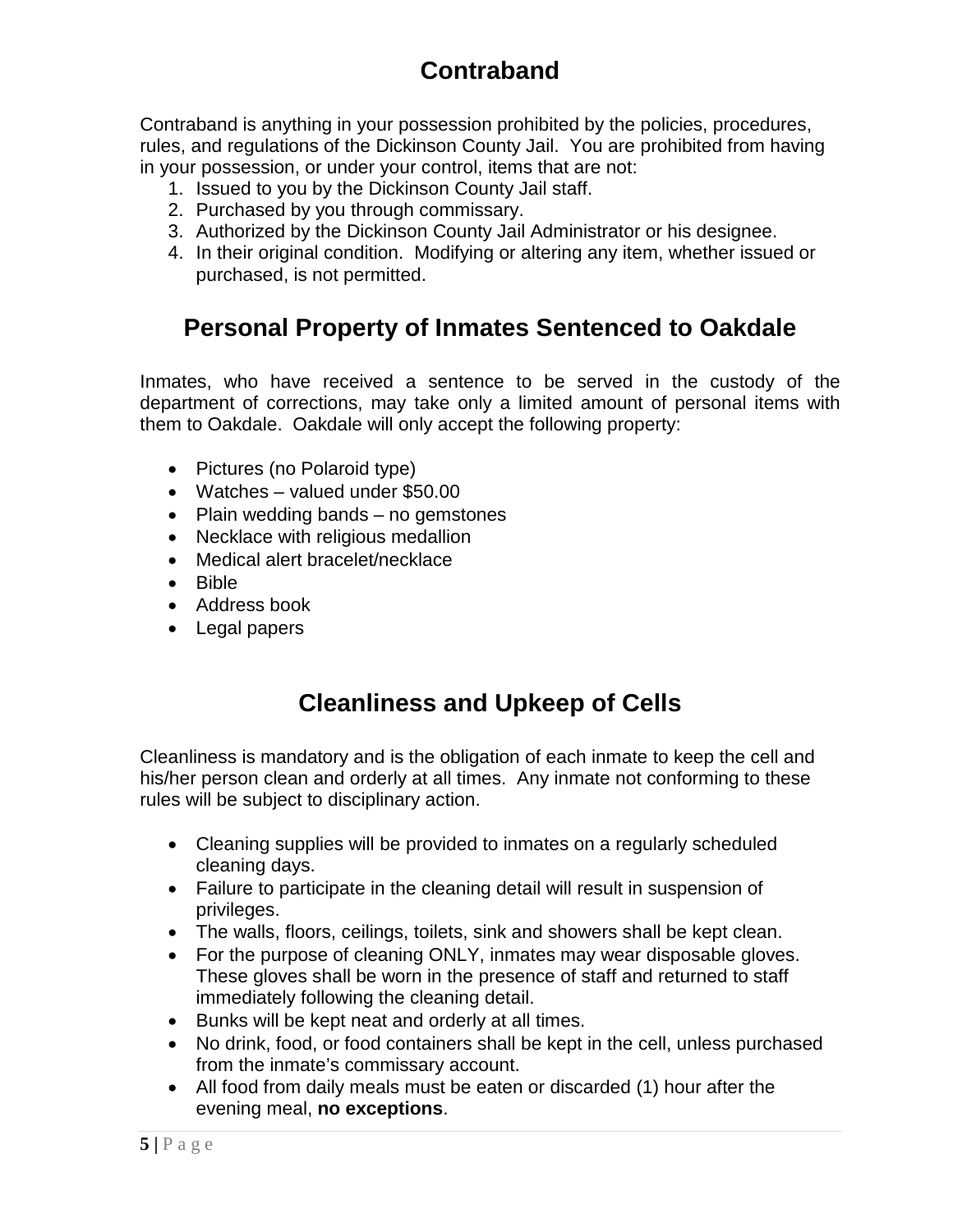## **Inmate Hygiene**

Inmates shall maintain themselves in a manner to ensure a sanitary environment in jail. All inmates held over 24 hours shall be required to shower and bathe prior to moving into the main population of the jail. Inmates may be required to shave or cut their hair for health reasons. Female inmates shall be furnished with sanitary napkins, as required.

You are expected to keep your body, clothing, and bedding clean at all times – to take a shower daily, shave during that part of the day when razors are made available, and to keep your hair clean and combed.

## **Rules of Order**

Inmates should be advised that their behavior will be monitored by means of video observation; as well as personal observation,

- An inmate will wear his or her jail uniform in the proper manner at all times, except for usage of the shower.
- An inmate will be responsible for keeping his or her clothes and linen intact and complete.
- An inmate will not destroy or deface any jail property or any other property belonging to another inmate, officer, or visitor.
- Any picture or other articles found stuck to the walls, ceilings, bunks, etc. shall be destroyed.
- An inmate will be polite in communication with visitors and officers.
- An inmate will refrain from making excessive noise in the facility.
- An inmate will never leave the area they are confined to without the permission of the jail officer.
- An inmate will never enter the jail office, or storage area, unless directed to by the jail staff.
- An inmate will not communicate with the public verbally, by written note, or by any other form of communication, unless it is through normally permitted channels.
- An inmate will be responsible to keep his or her person clean and free of vermin.
- An inmate must never make remarks aimed at jail officers that are threatening, obscene, or contain sexual overtones.
- Possession of contraband is prohibited. Contraband is defined as any item not issued or expressly permitted by the jail staff.
- Violations of jail rules will result in inter-facility disciplinary procedures, as set forth in department policies and procedures.
- An inmate may not use towels, clothing, or any other materials that would obstruct the camera or jail officer from viewing them. At no time will clothing,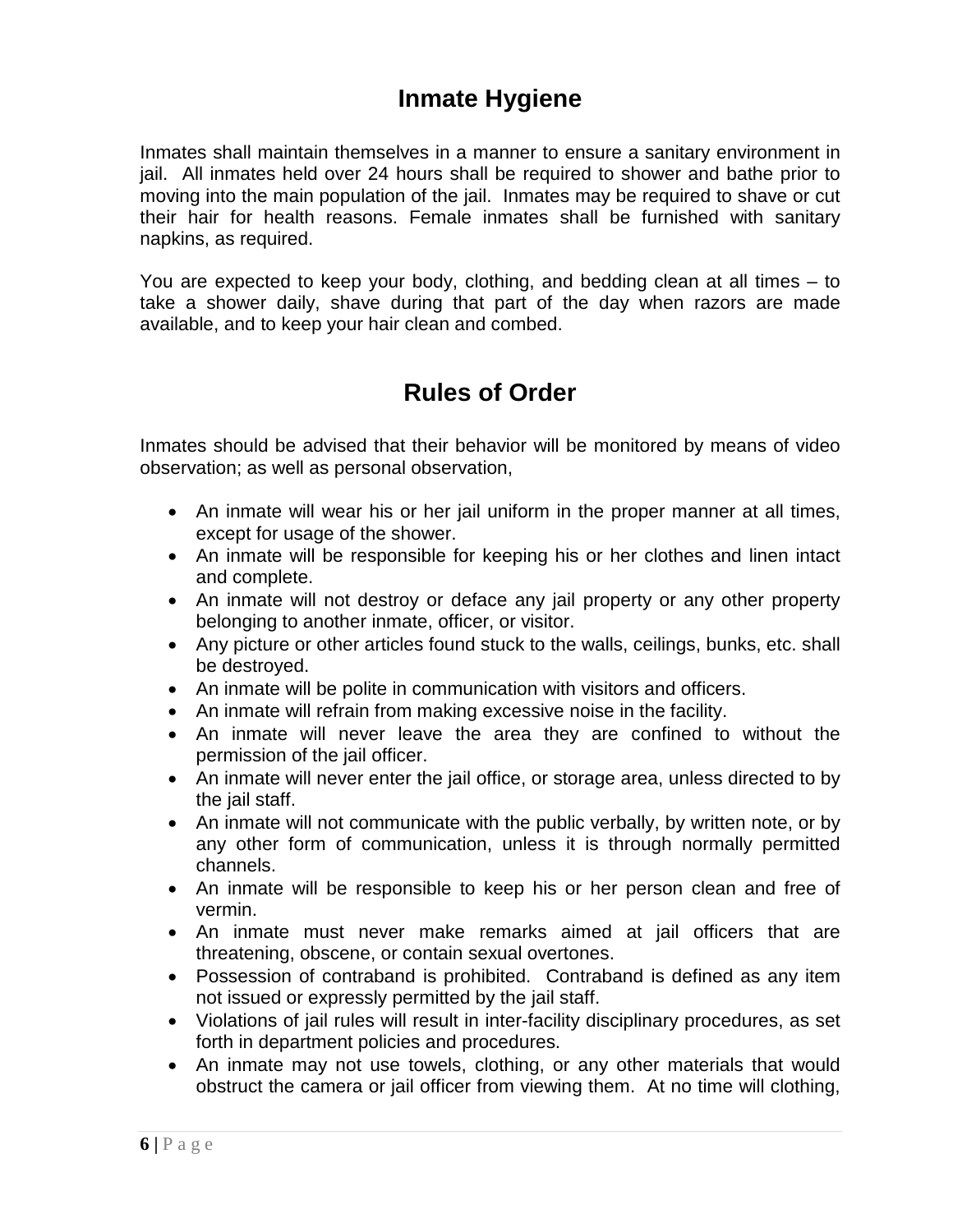bedding, or towels be allowed to hang suspended; but will instead be kept folded in a neat and orderly fashion.

- An inmate must never hang, affix, or store items on the shower curtain hooks. The only permitted use of these hooks is to secure the curtain. Further, an inmate must never hang items from the shower curtain.
- An inmate must never affix items on the shower head, stool, or sink in order to alter the stream or pressure of water.
- An inmate shall not touch or handle the mattresses and pillows stored in 1305 without being directed by staff to do so.

Telephone calls to the courthouse, sheriff's office, or employees of the sheriff's office are prohibited. Telephones may be turned off periodically for security reasons.

# **Intercom and Emergency Call Button**

The emergency call button can be used to call for assistance in the case of an **EMERGENCY** only. Emergencies must consist of life threatening medical problems, fights or disturbances, suicide attempts, fires, water flooding or sewer back-up. All other **NON-EMERGENCY** problems will continue to be handled through a request form or through direct staff contact. **ANYONE ABUSING THE EMERGENCY INTERCOM SYSTEM MAY BE SUBJECT TO DISCIPLINARY ACTION.**

# **Disciplinary Procedures**

**LEVEL 1(Simple Infractions)** – Those inmates receiving discipline for simple infractions will be subject to the following restrictions.

- Commissary privileges revoked for a period of up to 2 weeks.
- Exercise (indoor and outdoor) privileges revoked for a period of up to 2 weeks.
- Visitation privileges revoked for a period of up to 2 weeks.

**LEVEL 2 (Serious Infractions)** - Those inmates receiving discipline for serious infractions will be subject to the following restrictions.

- Commissary privileges revoked for a period of up to 2 weeks.
- Exercise (indoor and outdoor) privileges revoked for a period of up to 2 weeks.
- Visitation privileges revoked for a period of up to 2 weeks.
- Lockdown Status (Solitary Confinement) for a period of up to 24 hours.

**LEVEL 3 (Aggravated Infractions)** – Those inmates receiving discipline for aggravated infractions will be subject to the following restrictions.

- Commissary privileges revoked for a period of 2 weeks.
- Exercise (indoor and outdoor) privileges revoked for a period of 2 weeks.
- Visitation privileges revoked for a period of 2 weeks.
- Lockdown Status (Solitary Confinement) for a period of up to 30 days.
- No television for a period of 1 week.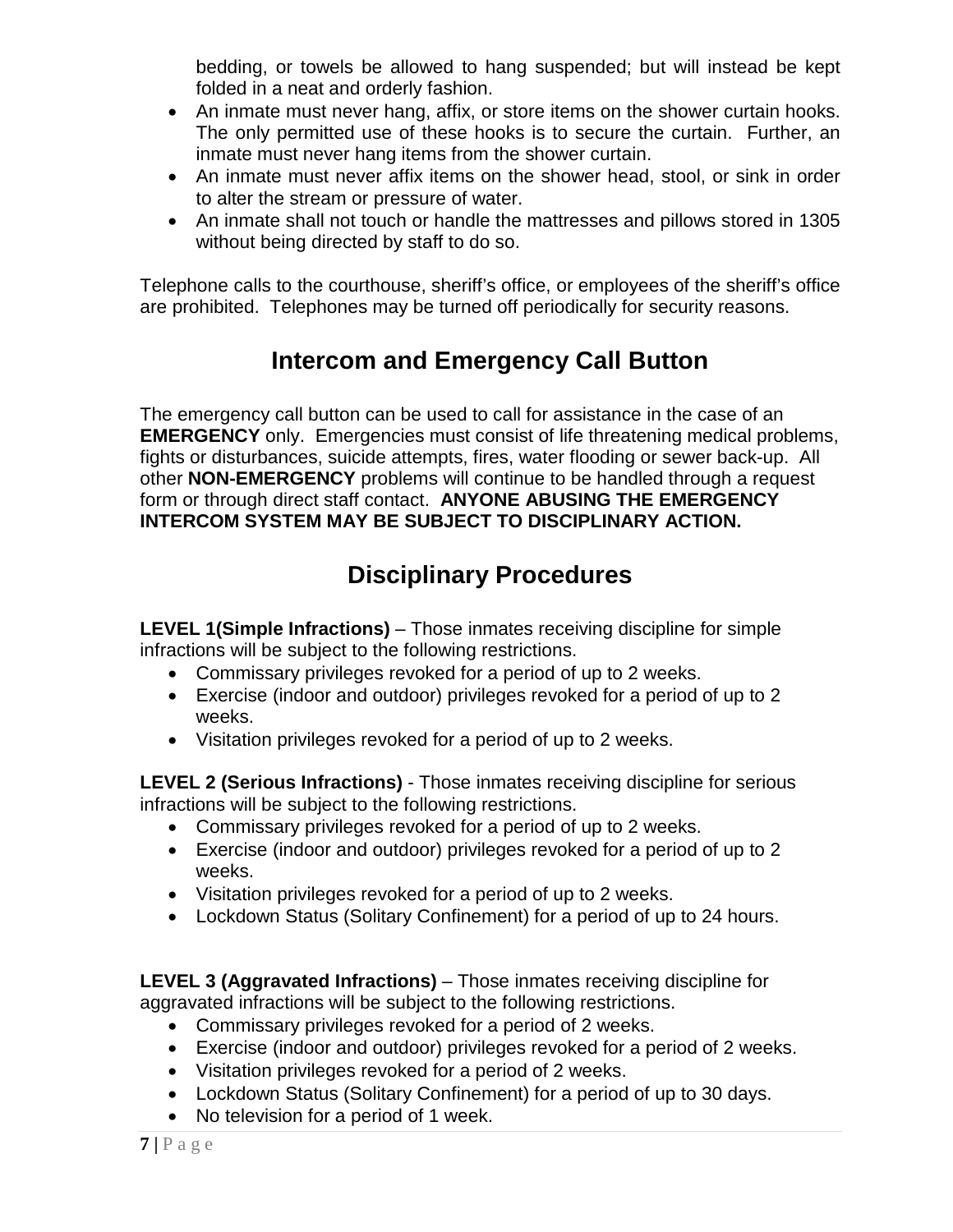**During the course of any given restriction, further disciplinary actions may be imposed, if an inmate displays activity that warrants such action. The Dickinson County Jail maintains the right to file legal action against any inmate engaging in illegal activity.**

#### **Television**

A television is provided in the dayroom of each cell and one is provided in each of the dormitory style cells. Destruction of any television or its components shall result in disciplinary action taken or a criminal charge filed.

Television may be turned on a 6:00am and will be turned off at 11:00pm daily. The volume is to be at a level that does not disturb other inmates or officers performing their duties. Arguments regarding televisions may result in loss of use. The television may be turned off at any time at the discretion of jail staff.

#### **Lockdown**

For security purposes, lockdown may occur at any time at the direction of jail staff. Regularly scheduled daily lockdown shall be from 11:00 PM to 6:00 AM. The television and telephone will be turned off, and inmates shall be quiet and respectful for other inmates.

#### **Correspondence**

Inmates may write as often as they wish, provided that the letters do not violate U.S. Post Office regulations or jail security. The Dickinson County Jail will furnish postage for a maximum of 3 First Class letters per week. Those inmates showing the ability to purchase postage stamps, envelopes, and paper will be required to do so.

- Show your full name in the upper left corner of the envelope.
- Show the name and complete address of the person you are writing.
- Envelope shall contain a maximum of 3 sheets of paper.
- Present the outgoing letter unsealed to jail staff for mailing.

**Personal Mail:** All personal incoming and outgoing mail shall be opened and inspected for contraband or other security issues. The Dickinson County Jail Staff reserves the right to refuse/confiscate any personal incoming or outgoing mail that they deem a risk to the security of the facility.

**Legal Mail:** All legal incoming mail shall be opened by the inmate in the presence of jail staff. Any contraband (staples, clips, ect) shall be removed and forfeited to jail staff. Incoming legal mail will not be read or censored by jail staff. Legal outgoing mail may be sealed by the inmate. Legal mail is defined as: letters to attorneys, judges, citizen's aid office, governor of Iowa, members of federal or state legislature, or clerks of the federal or state courts. Legal mail shall be mailed without examination or censorship.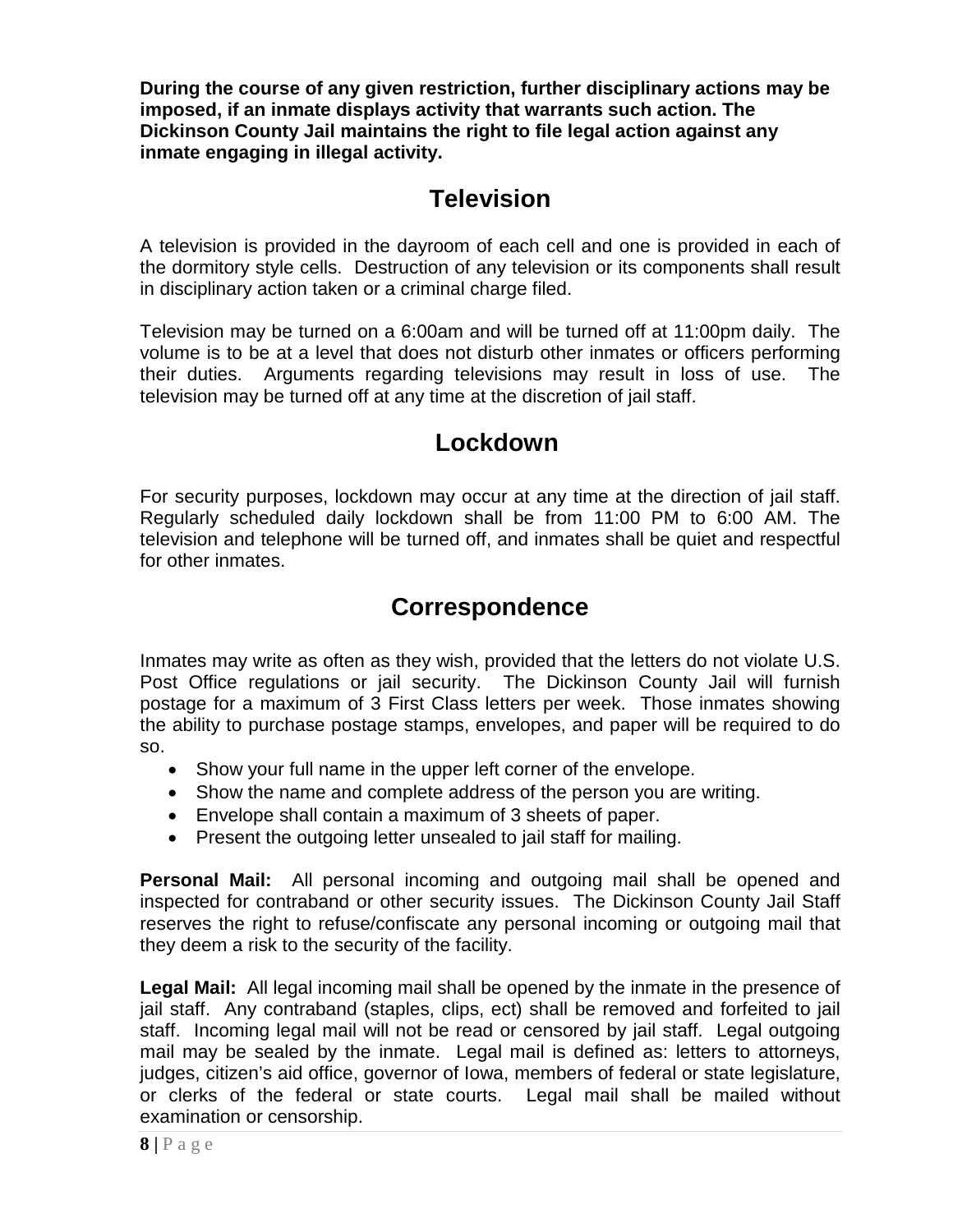All incoming and outgoing mail must go through the US Postal Service. Packages sent to the jail will not be allowed, without the approval of the Sheriff, Jail Administrator or designee.

## **Access to Courts**

The county law library is available by making written requests for particular information. No more than 2 books at a time will be permitted. All materials must be given back to staff before lockdown. At no time will law books be kept in cells overnight. For greater access to the courts, letters may be written to the presiding judge, which will be forwarded without delay.

#### **Medical Requests / Costs**

It is the policy of the Dickinson County Sheriff's Office to make available necessary medical and dental care to inmates of the jail. Pursuant to the Iowa Administrative Code 201, Chapter 50.15, responsibility for the costs of medical care, dental services and products, including prescriptions, remain that of the inmate. There will be a \$10.00 charge assessed per trip to the doctor or dentist.

# **Medication**

All prescription medication must be presented in its original container with the prescription being legible and current. Prescription medication shall be given as prescribed by a doctor or dentist. Medication shall be taken in the immediate presence of the jail officer. The inmate must show that they have taken it. All medication will be given at prescribed times.

A limited amount of over the counter medication is available at no cost for **indigent inmates.** Those inmates showing the ability to purchase over the counter medication will be required to do so.

# **Attorney Visitation**

An inmate is entitled to see and contact their attorney, while they are incarcerated. They may attempt to contact him by phone or letter. Attorney visits may be conducted from (M-F 8:00am until 4:30pm, with the exception of weekends and holidays). Alternate times may be allowed, should circumstances warrant. For those circumstances, requests must be placed in writing and have the approval of the Sheriff, Jail Administrator or designee.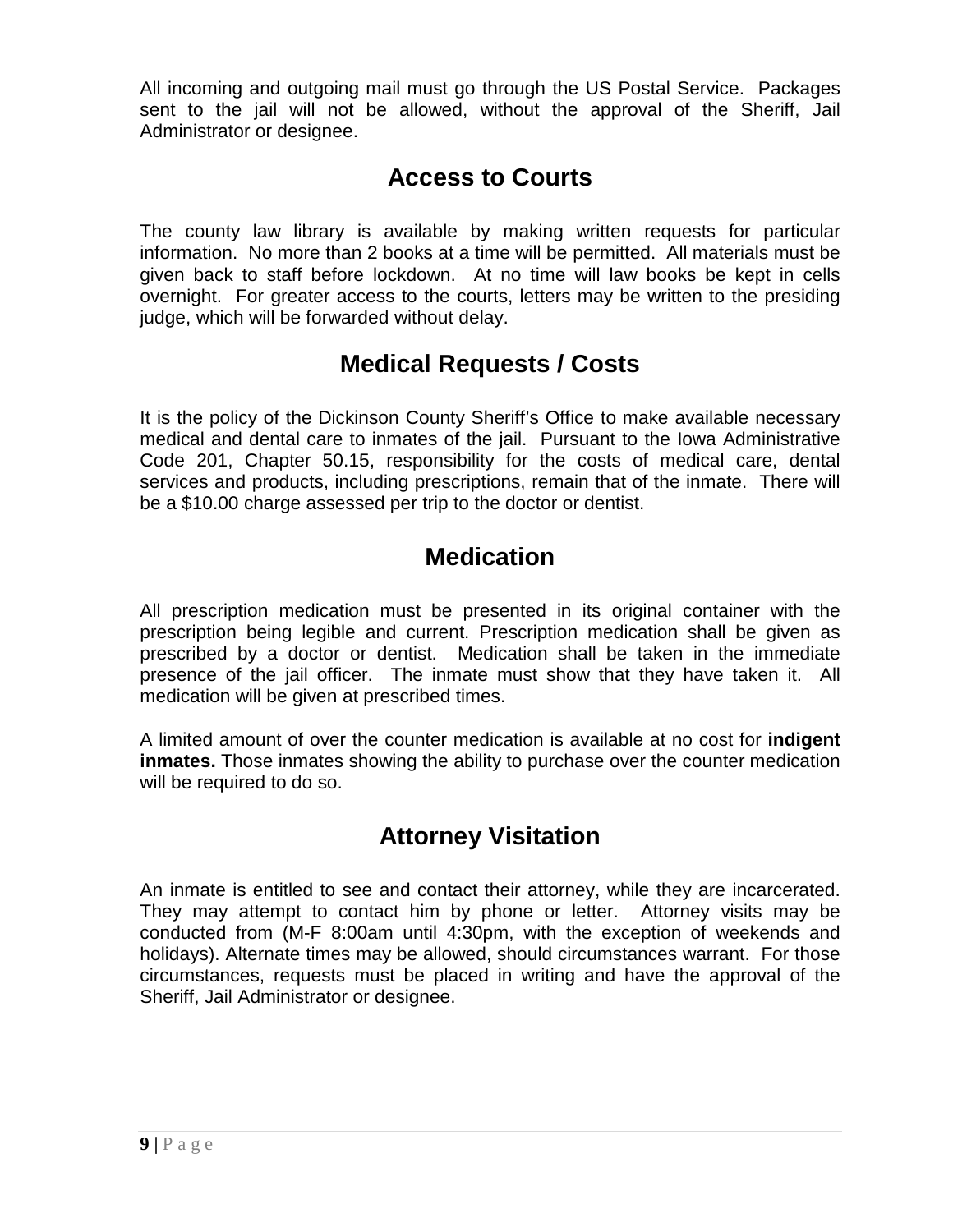#### **Visitation**

Inmate visitation will take place on Fridays, from 12:00pm until 4:30pm. In the event that the Sheriff's Office is closed for a holiday, an alternate day will be made available for visits. Each visit will last a maximum of 30 minutes. The visitation will take place via video teleconference. The visitor will sign in at the desk in the Sheriff's Office. Staff will determine whether or not the visitors will be allowed to visit. Visitors who have been Dickinson County inmates within the last 90 days will not be allowed to visit. Inmates are advised to remember that visitation is a privilege.

#### **Religion**

All inmates will be afforded a reasonable opportunity to pursue their religious faith, while keeping with security requirements. Inmates may have their own clergy person visit them upon proof of identification. The clergy person shall not be related to the inmate or regular visitation requirements shall apply.

#### **Meals**

Inmates are served three meals a day at designated times. Food is not to be kept in the cells after finishing the meal process. All utensils provided with the meal are to be given back to the jail officer after finishing the meal. All food must be eaten or discarded (1) hour after the evening meal.

#### **Services**

The following are a list of services provided by the Dickinson County Jail:

- Exercise: Inmates are allowed 2 hours of exercise per week, as dictated in the Iowa Jail Rules. Exercise opportunities shall be offered twice a week on Monday's and Thursday's unless otherwise specified sometime during the early evening hours. Participation is voluntary and a privilege.
- Notarization of Legal Papers: The services of a notary public are available Monday through Friday between 8:00am and 4:30pm. To have a document notarized submit a request to the jail officer.
- Commissary: Inmates are allowed to purchase items through the jail commissary. The maximum amount an inmate is allowed to make purchase is \$25.00 per week. An account is set up for inmates to make purchases. Commissary is a privilege; inmates are encouraged to speak with a jailer officer with any questions.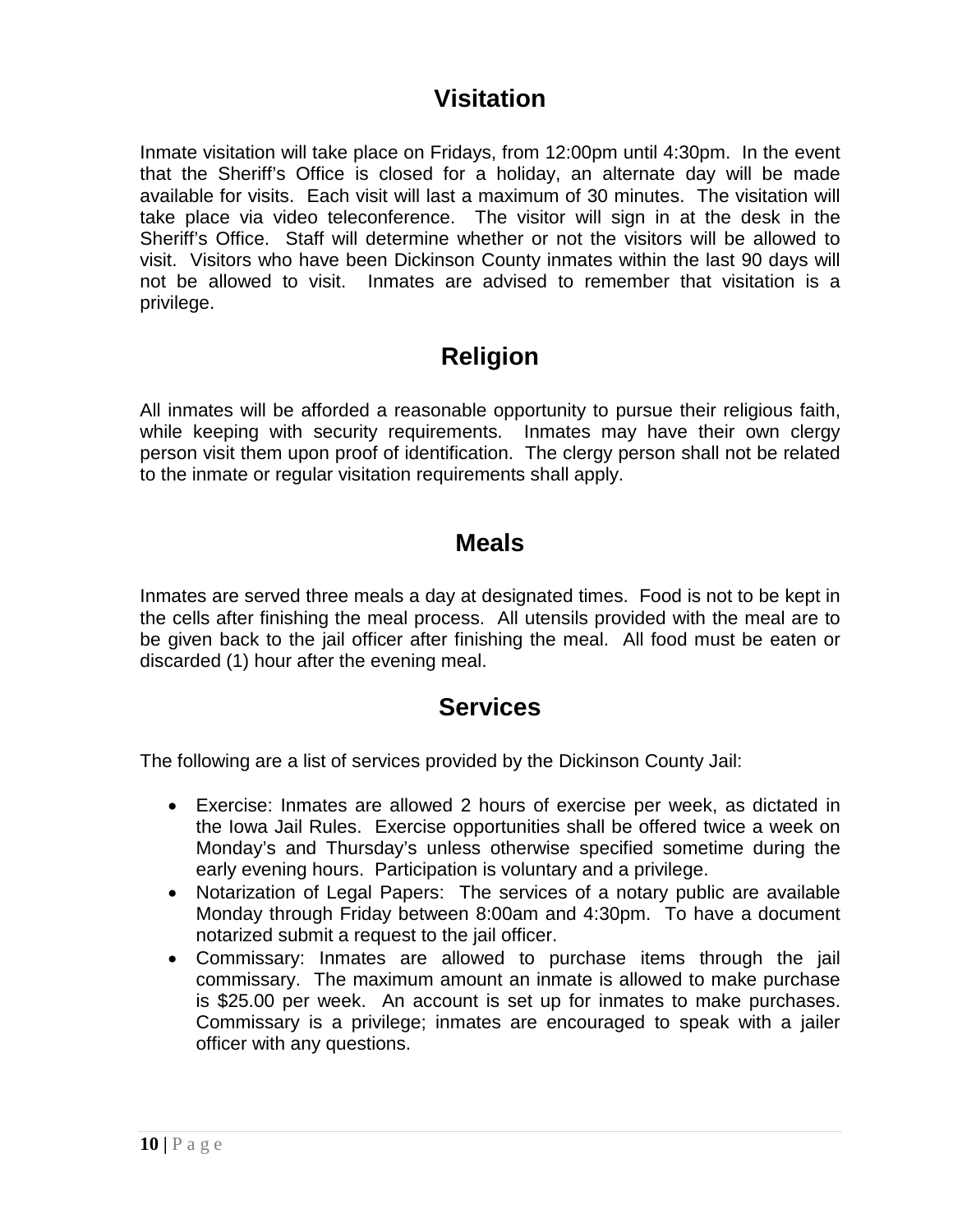# **Discipline and Inmate Rights**

Inmates who have allegedly violated jail rules shall be provided information pertaining to the handling of disciplinary hearings consistent with the due process rights of the accused. This notice shall include the following: notice of the charges and a description of the hearing process. The jail staff shall prepare a disciplinary report of the incident. The Jail Administrator or his designee will conduct an impartial investigation within 24 hours of the time the violation is reported and to be completed without unreasonable delay, unless there are exceptional circumstances for delaying the investigation. The inmate may be moved to segregation for prehearing detention for the rule violation. The Jail Administrator or designee shall review the prehearing status within 72 hours. The inmate shall be given the information on the rules violation at least 24 hours prior to the hearing. The hearing, held in front of impartial persons (Disciplinary Hearing Board), may be held in less than 24 hours with a written consent of the inmate. The inmate will be present at the hearing, unless the inmate waives that right in writing or is a threat to the security and safety of the facility. Inmates may be excluded during testimony. Any inmate's absence shall be documented. The hearing shall take place no later than 7 days from the incident, excluding weekends and holidays. A postponement or continuance of the hearing may take place for a reasonable period and for good cause, as long as it is documented. The inmate is allowed to make a statement and present documentary evidence at the hearing and to call witnesses on their behalf, unless calling witnesses creates a threat to the security or safety of the facility. The reasons for denying such a request shall be documented. A staff member or agency representative may assist the inmate at disciplinary hearings. A representative shall be appointed when it is apparent that an inmate is not capable of collecting and presenting evidence on the inmate's own behalf. The impartial person shall base their decision solely on information obtained in the hearing process. The Jail Administrator or designee shall review all disciplinary hearings and dispositions to ensure conformity with the jail policy and procedures. A written report will be made of the decision and a copy be given to the inmate, the original along with all paperwork pertaining to said incident shall be placed in the Incident Reports binder found in the Jail Office. The inmate has the right to appeal the board's decision to the Jail Administrator or the Sheriff. The inmate must appeal the board's decision within 24 hours of receiving the written decision.

#### DISCIPLINE HEARING BOARD

Policy Statement:

The purpose of the Disciplinary Hearing Board is to conform with Wolf vs. McDonald, 418 U.S. 539 (1974), and other applicable state and federal laws and court dealing with refractory prisoners.

The Board will be comprised of three impartial persons appointed by the Jail Administrator or Sheriff.

The finding of the Board will be uncontestable, with a right to appeal to the Sheriff or Jail Administrator.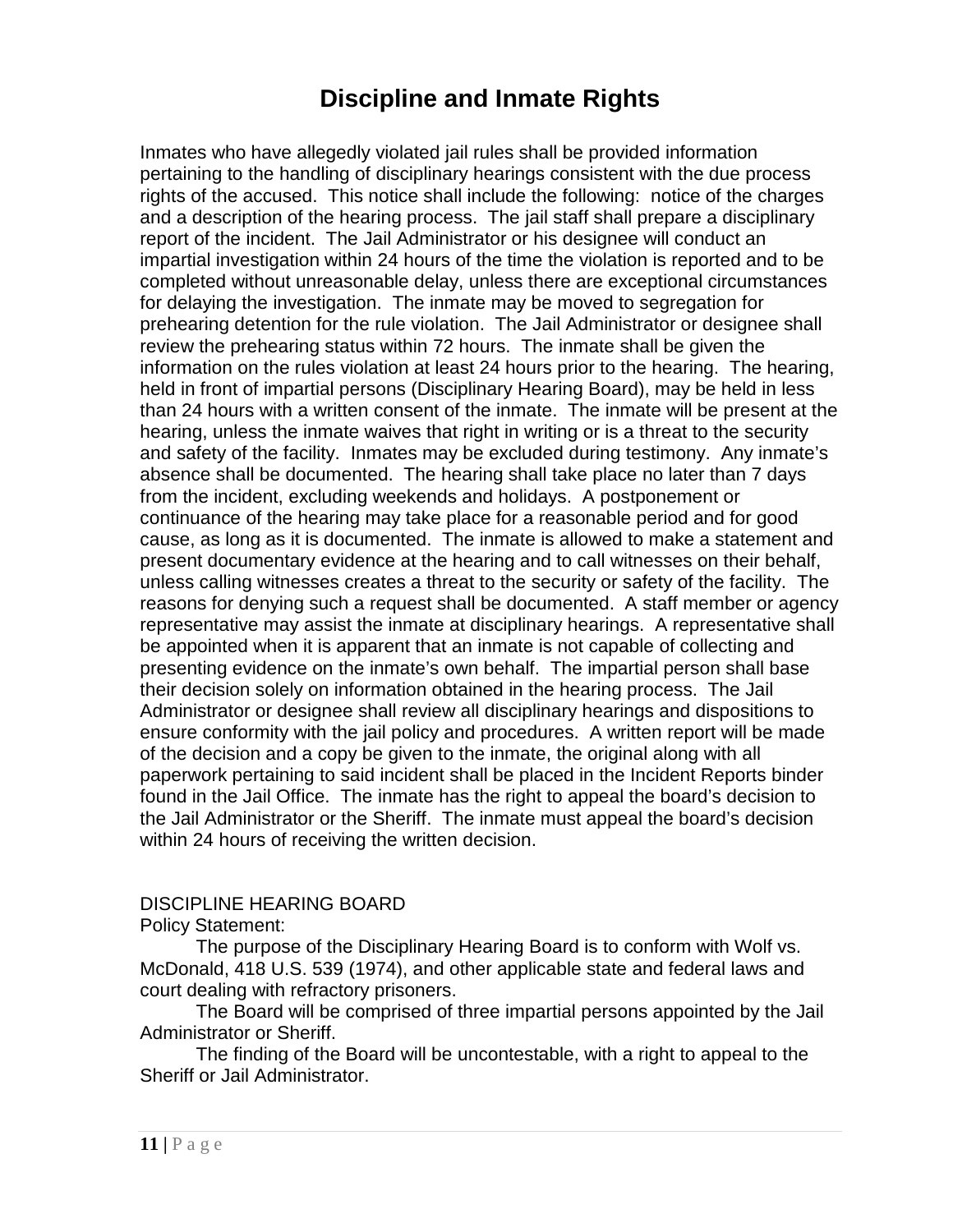Disciplinary action will apply only to violations of documented rules and regulations of the Dickinson County Jail, and upon notification in writing (incident report) to the Board by the officer involved in this specific incident.

# **Inmate Rights**

Minor rules infractions require no formal disciplinary hearing because they do not result in significant deprivation of privileges.

Inmates who have allegedly violated jail rules shall be provided information pertaining to the handling of disciplinary hearings consistent with the due process rights of the accused.

When a violation occurs and has been properly investigated, the inmate shall be given notice in writing of the alleged violation. The inmate shall be given the charges not less than 24 hours before any disciplinary proceeding. All disciplinary hearings shall take place no later than 7 days following the rule violation, excluding holidays and weekends.

#### **Grievance Procedure**

An inmate wishing to file a grievance shall do so in writing. An inmate has 3 days to file a grievance. The jail administrator has 5 days in which to respond, excluding weekends and holidays. The inmate has 3 days to appeal that decision. The Sheriff will have 10 days to respond, excluding weekends and holidays. His decision is final.

#### **Laundry Schedule**

Each cell will receive clean clothing 3 days per week. The laundry schedule is as follows:

| <b>Cell 1304</b>  | Sunday | Tuesday   | Thursday |
|-------------------|--------|-----------|----------|
| <b>Cell 1303D</b> | Monday | Wednesday | Friday   |
| <b>Cell 1303A</b> | Sunday | Tuesday   | Thursday |
| <b>Cell 1302</b>  | Monday | Wednesday | Friday   |
| <b>Cell 1301</b>  | Sunday | Tuesday   | Thursday |

The jail officer on duty will issue clean clothing between the hours of 6PM – 9PM. Dirty laundry baskets will be collected between the hours of 9PM-11PM.

All inmates will have their blankets, sheets, and pillowcases laundered every Sunday between the hours of 7AM – 6 PM. This is without exception.